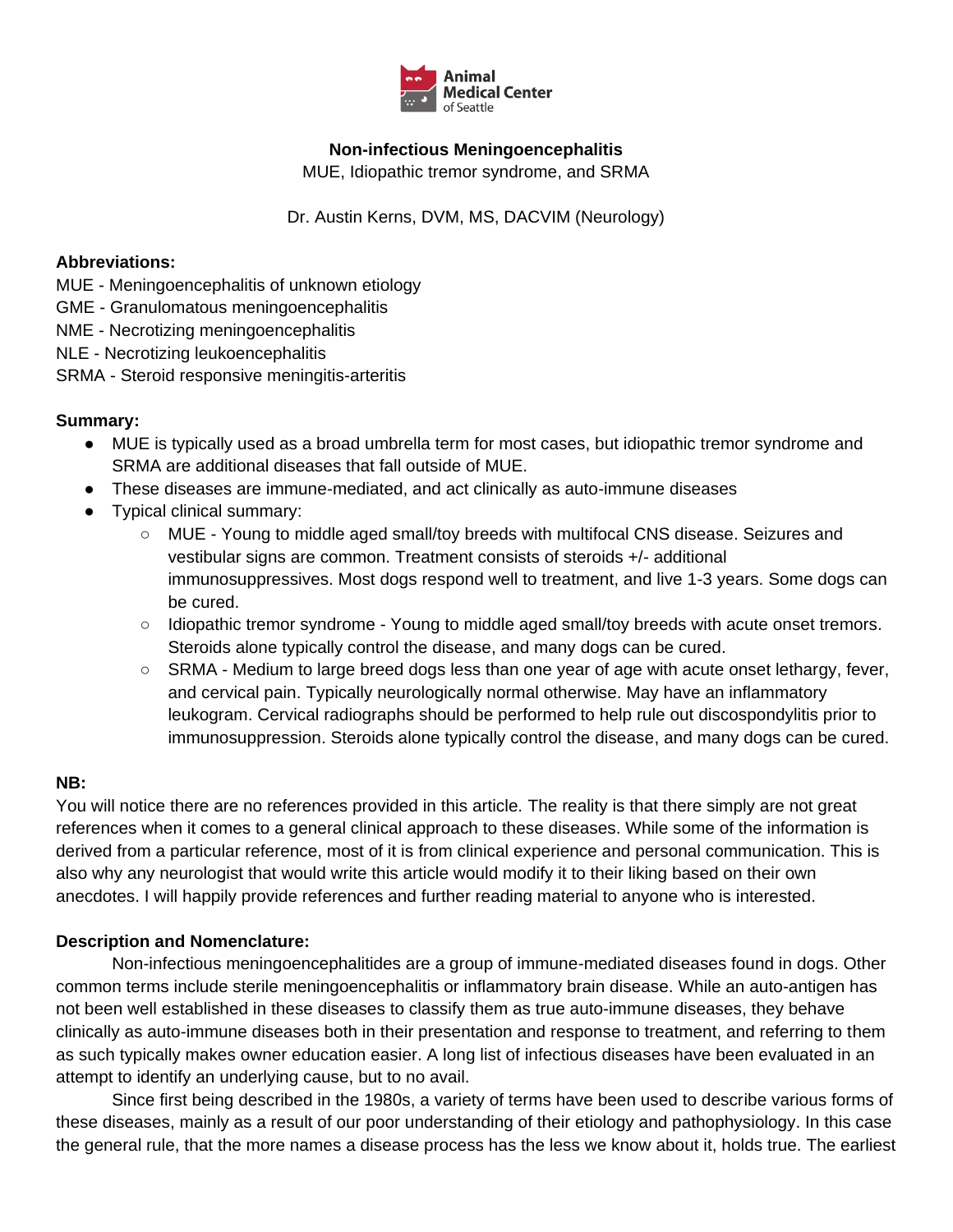

and best described diseases include granulomatous meningoencephalitis (GME), necrotizing meningoencephalitis (NME), and necrotizing leukoencephalitis (NLE). GME, NME, and NLE have all more recently been classified under the umbrella term meningoencephalitis of unknown etiology (MUE). Because GME, NME, and NLE are all histopathologic diagnoses (i.e. diagnosed with brain biopsy), MUE is used as a broad placeholder in most clinical situations, as brain biopsies to confirm histologic diagnoses are rarely performed. Thus, MUE is the preferred terminology in nearly all cases where a non-infectious meningoencephalitis is suspected. Two other relatively common non-infectious meningoencephalitdes that do not fall under MUE include steroid responsive meningitis-arteritis (SRMA) and idiopathic tremor syndrome (aka immune-mediated cerebellitis or "little white shaker disease"). A small list of other rare diseases will not be discussed here.

# **Etiology:**

MUE, SRMA, and idiopathic tremor syndrome appear to be immune-mediated diseases without any apparent trigger. There is no good evidence to suggest vaccination or particular medications are correlated or causative. Anecdotally there may be a regional difference in response to treatment and prognosis.

# **Clinical Approach:**

Listed below is the typical presentation, exam findings, diagnostic findings, treatment regimen, and prognosis for these cases. Keep in mind that these are generalities.

# **MUE:**

### **Signalment**

Most dogs present between 6 months and 8 years of age, without sex predilection. Small/toy breeds represent the vast majority of cases. Genetic predispositions have been identified in the Pug and Maltese. Other common breeds include Yorkshire terriers, Chihuahuas, French Bulldogs, Papillons, Shih Tzus, Toy Poodles, and Coton du Tulears. Recently, MUE has been identified in multiple medium and large breed dogs, and can occasionally be diagnosed in older small breeds.

### **History**

A wide range exists, anywhere from acute onset of severe signs, to waxing and waning clinical signs over the course of weeks to months. Seizures and vestibular signs (head tilt, nystagmus, ataxia) are common.

### **Exam**

Seizures and vestibular signs (head tilt, nystagmus, ataxia) are common. Because the disease can affect every part of the CNS, any neurologic deficit is possible. However, for this reason, multifocal CNS disease (e.g. seizures and vestibular disease simultaneously) should immediately put MUE at the top of your differential list with the appropriate signalment. Occasionally these dogs will have cervical pain along with their neurologic deficits due to cervical meningitis.

#### **Diagnostics**

Extra-CNS diagnostics are typically normal. Thus, significant abnormalities on extra-cranial work-up that correlate with clinical presentation may suggest other etiologies. For example, while a mildly elevated neutrophil count is expected for a stressed patient, a moderate or severe neutrophilia is not consistent with MUE, and other infectious/inflammatory conditions should be considered.

MRI and spinal tap, +/- negative CNS infectious disease testing are typically required to confirm a diagnosis.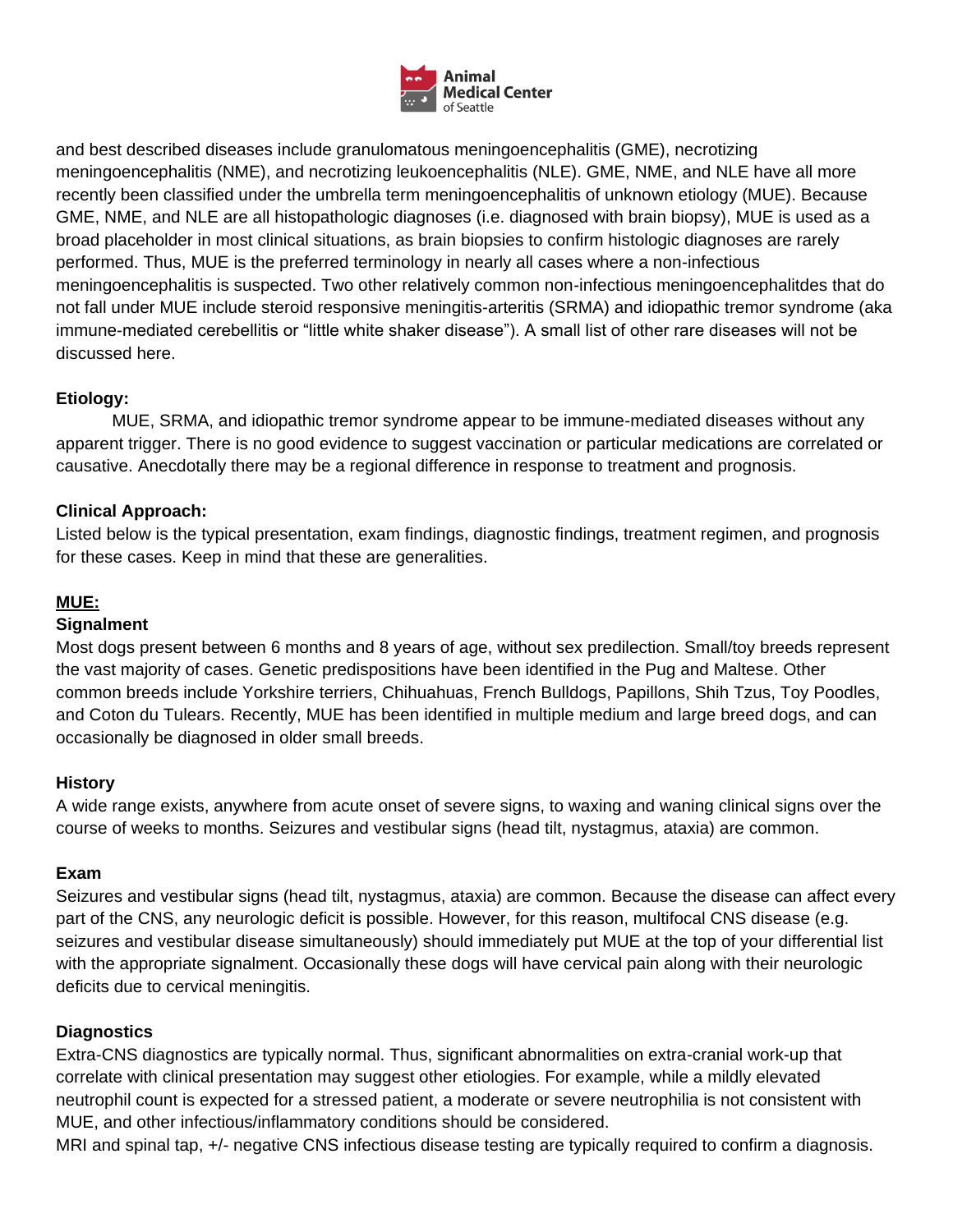

# **Treatment**

Steroids initially at an immunosuppressive dose, then taper gradually over the course of 3-6 months. There is some evidence to suggest that adding another immunosuppressive medication early on in treatment may improve outcome, but there is no good evidence that any one drug is superior to another. This choice is typically based on patient size, medication cost, and frequency of administration.

Many neurologists will use prednisone + cytarabine, as cytarabine crosses the blood brain barrier and targets lymphocytes which are one of the primary immune cell types found in the CNS of patients with MUE, but a nearly endless combination of medication regimens have been reported. Other commonly used medications include cyclosporine, mycophenolate, leflunomide, and azathioprine.

# **Prognosis**

Prognosis is extremely variable, and the most important predictor of prognosis is initial response to treatment. There seems to be little correlation between severity of CNS disease at presentation and long-term prognosis. While most patients will respond well to treatment, many will require life-long treatment with at least one medication as relapses are common. Generally speaking, most dogs live 1-3 years before they relapse and succumb to the disease or succumb to side effects of chronic immunosuppression. Occasionally dogs are cured.

### **Idiopathic tremor syndrome:**

#### **Signalment**

Young to middle aged small breeds, similar to MUE.

### **History**

Acute onset tremors.

### **Exam**

Relatively fine generalized tremors are the most prominent finding. The eyes may also have erratic uncoordinated movements, referred to as opsoclonus. These patients may be hyperthermic due to their constant tremors.

### **Diagnostics**

Similar to MUE.

### **Treatment**

Steroids initially at an immunosuppressive dose, then taper gradually over the course of 3-6 months. Additional immunosuppressive medication is rarely needed. These dogs may benefit from injectable and/or oral benzodiazepines to help minimize tremors at presentation and in the initial days of treatment until tremors subside.

### **Prognosis**

Most dogs will have their signs controlled with steroids alone, and many can be cured.

# **SRMA: Signalment**